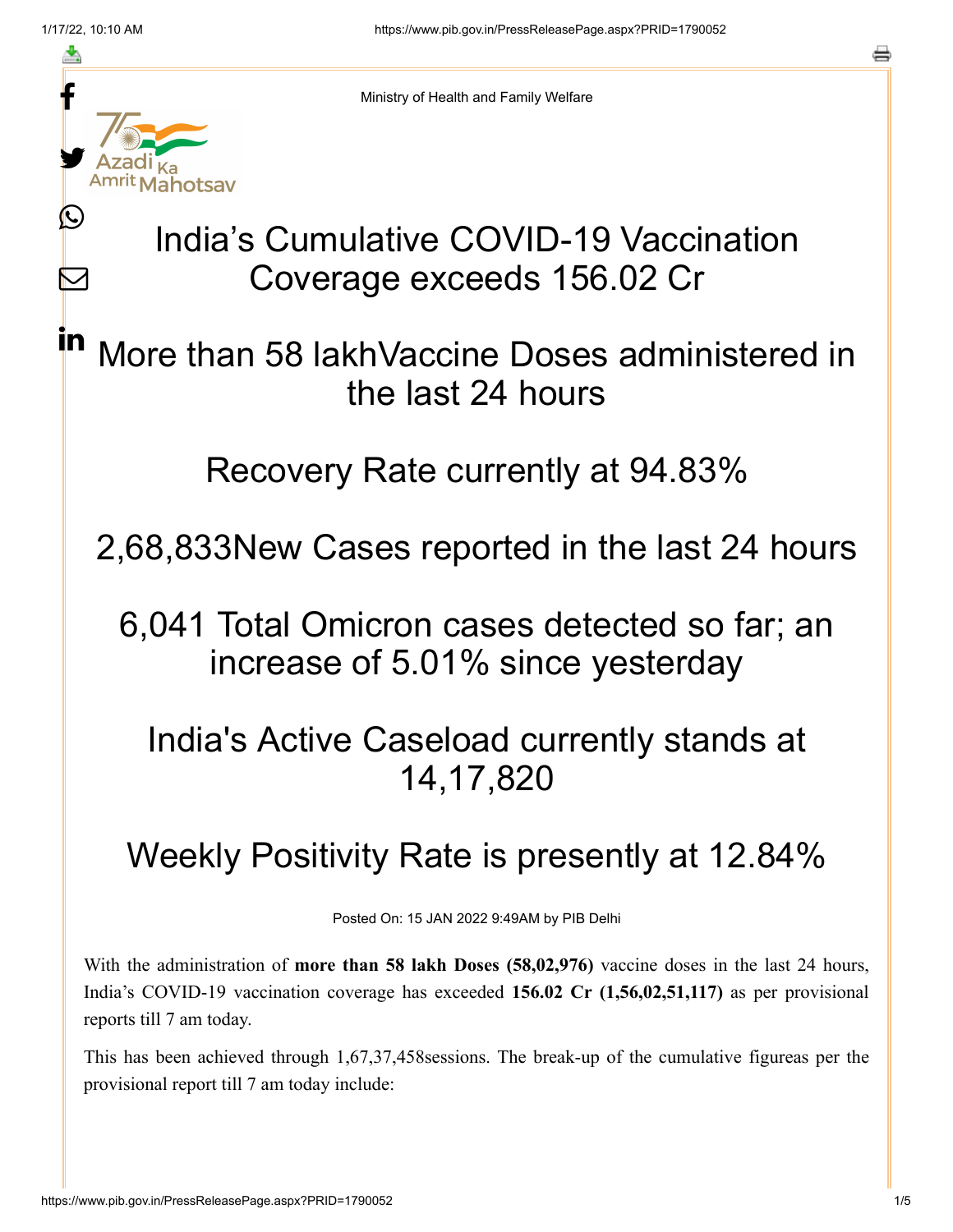|                        | Cumulative Vaccine Dose Coverage |                |
|------------------------|----------------------------------|----------------|
| <b>HCWs</b>            | 1 <sup>st</sup> Dose             | 1,03,90,000    |
|                        | $2nd$ Dose                       | 97,73,038      |
|                        | <b>Precaution Dose</b>           | 16,23,044      |
| <b>FLWs</b>            | $1st$ Dose                       | 1,83,88,668    |
|                        | $2nd$ Dose                       | 1,70,38,942    |
|                        | <b>Precaution Dose</b>           | 12,63,648      |
| Age Group 15-18 years  | 1 <sup>st</sup> Dose             | 3,25,28,416    |
| Age Group 18-44 years  | $1st$ Dose                       | 52,27,91,475   |
|                        | $2nd$ Dose                       | 36,53,17,224   |
| Age Group 45-59 years  | $1st$ Dose                       | 19,72,28,380   |
|                        | $2nd$ Dose                       | 15,99,21,265   |
| Over 60 years          | 1 <sup>st</sup> Dose             | 12,29,01,827   |
|                        | $2nd$ Dose                       | 10,01,67,506   |
|                        | <b>Precaution Dose</b>           | 9,17,684       |
| <b>Precaution Dose</b> |                                  | 38,04,376      |
| Total                  |                                  | 1,56,02,51,117 |

**1,22,684**patients have recovered in the last 24 hours and the cumulative tally of recovered patients (since the beginning of the pandemic) is now at **3,49,47,390.**

Consequently, India's recovery rate stands at **94.83%.**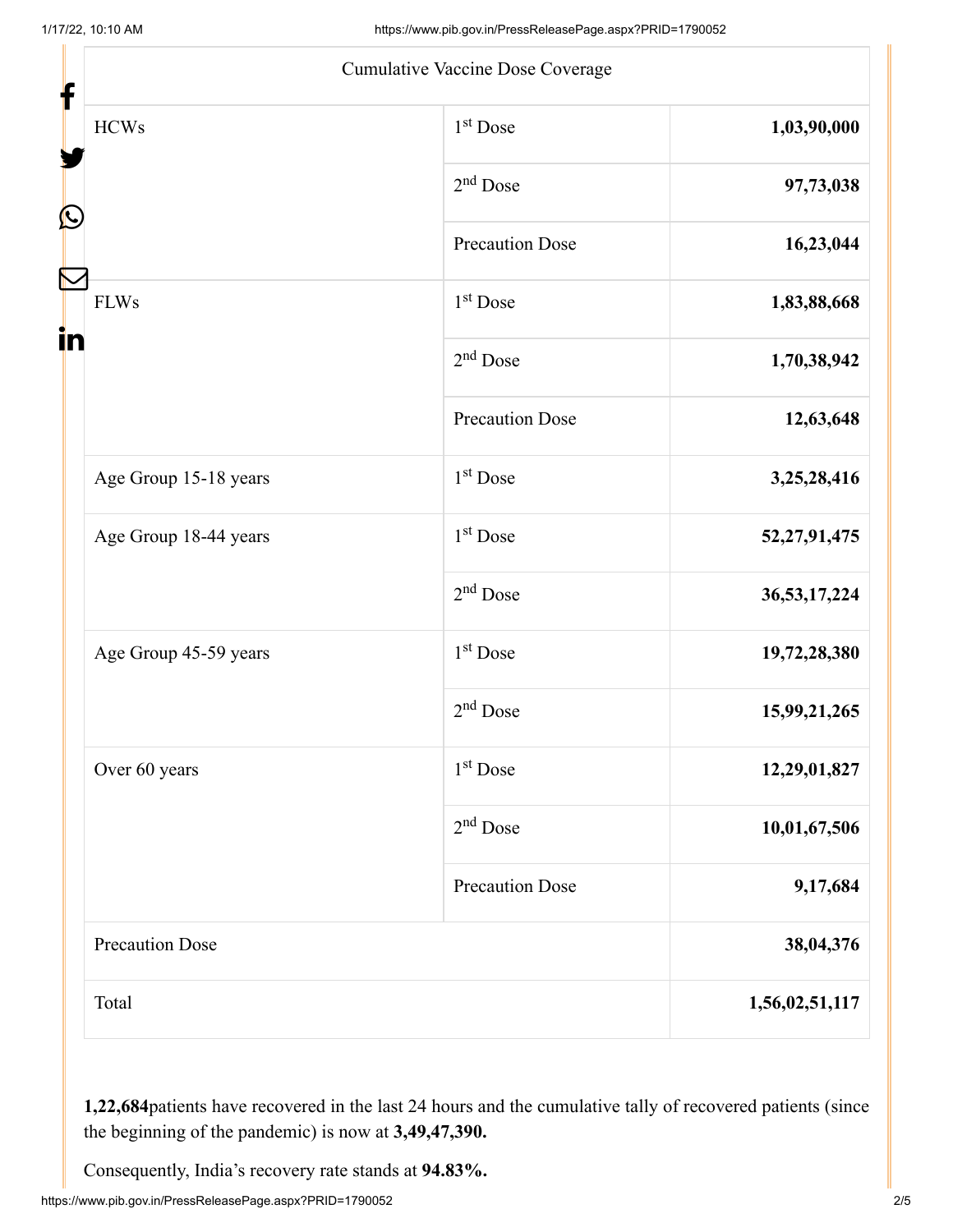1/17/22, 10:10 AM https://www.pib.gov.in/PressReleasePage.aspx?PRID=1790052



**2,68,833new cases** were reported in the last 24 hours.



India's Active Caseload is presently at**14,17,820.** Active cases constitute **3.85%**of the country's total Positive Cases**.**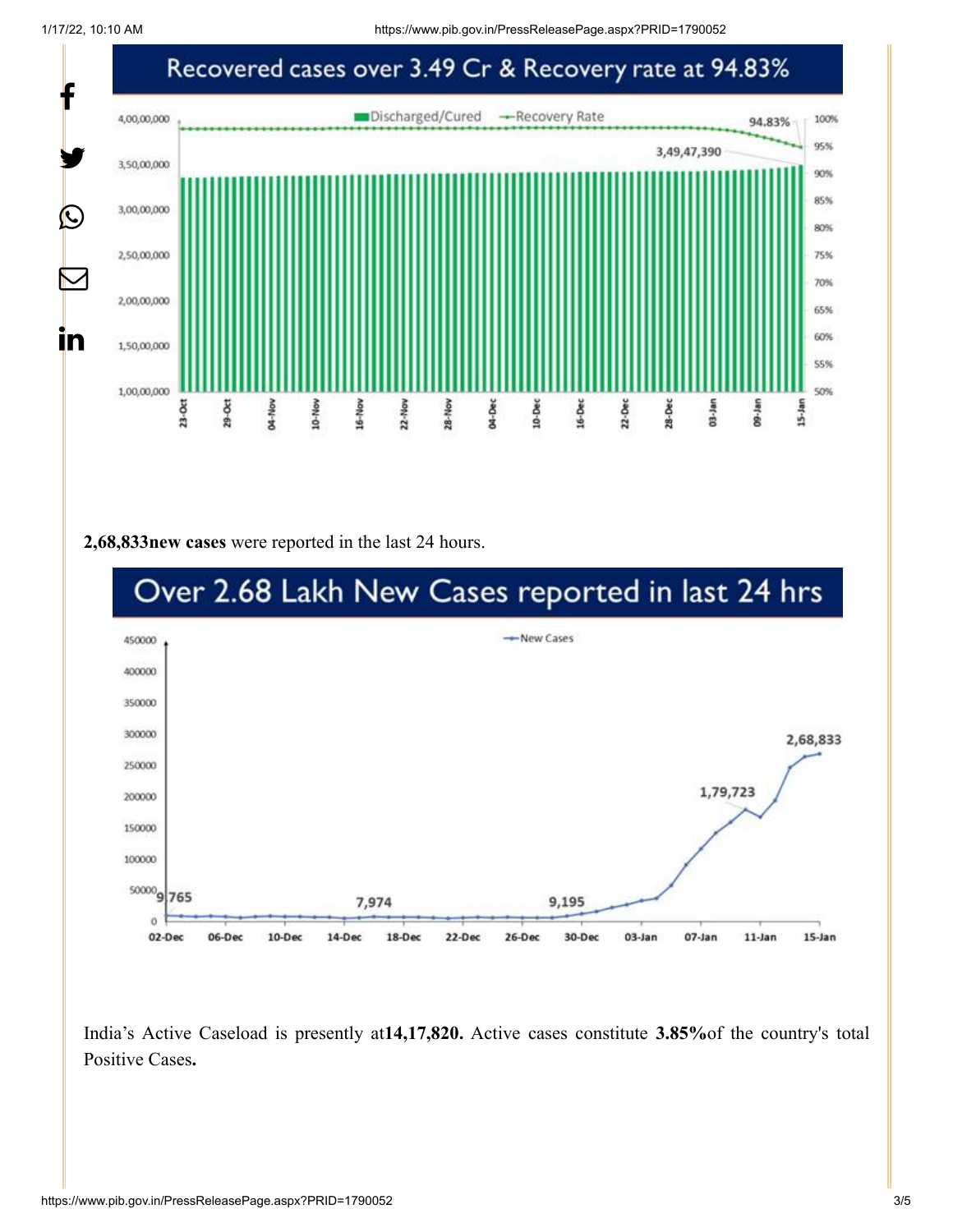1/17/22, 10:10 AM https://www.pib.gov.in/PressReleasePage.aspx?PRID=1790052



The testing capacity across the country continues to be expanded. The last 24 hours saw a total of **16,13,740**tests being conducted. India has so far conducted over**70.07 Cr (70,07,12,824**) cumulative tests.

While testing capacity has been enhanced across the country, **Weekly Positivity Rate** in the country currently **stands at 12.84%** and the **Daily Positivity rate also reported to be 16.66%.**



\*\*\*\*